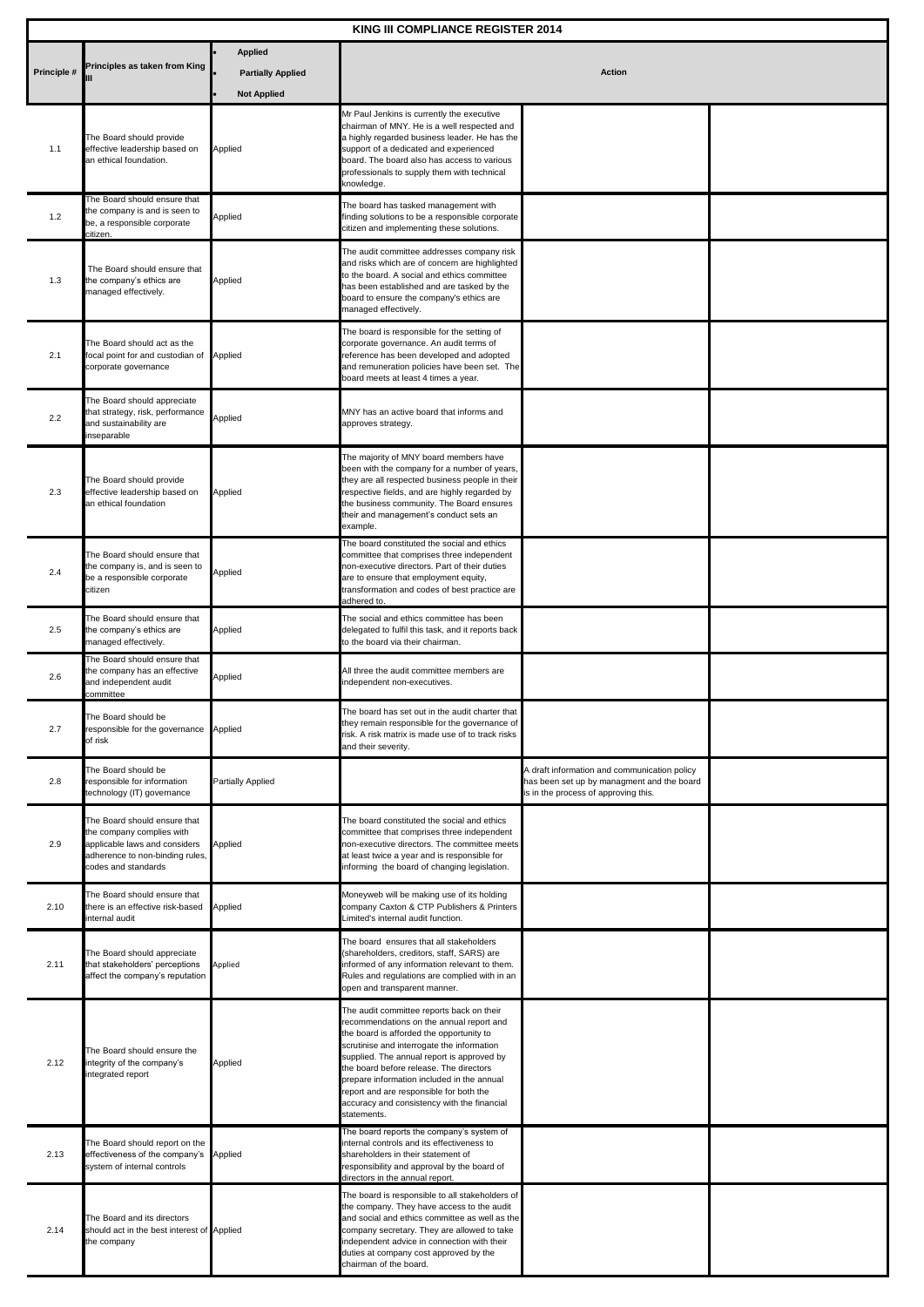| KING III COMPLIANCE REGISTER 2014 |                                                                                                                                                                                                    |                                                                  |                                                                                                                                                                                                                                                                                                                                                                                                                                                                                                                                                                                                                                                                                                                                            |                                                                                                                                                                                                                                                                                             |                                                        |  |
|-----------------------------------|----------------------------------------------------------------------------------------------------------------------------------------------------------------------------------------------------|------------------------------------------------------------------|--------------------------------------------------------------------------------------------------------------------------------------------------------------------------------------------------------------------------------------------------------------------------------------------------------------------------------------------------------------------------------------------------------------------------------------------------------------------------------------------------------------------------------------------------------------------------------------------------------------------------------------------------------------------------------------------------------------------------------------------|---------------------------------------------------------------------------------------------------------------------------------------------------------------------------------------------------------------------------------------------------------------------------------------------|--------------------------------------------------------|--|
| Principle #                       | Principles as taken from King                                                                                                                                                                      | <b>Applied</b><br><b>Partially Applied</b><br><b>Not Applied</b> | <b>Action</b>                                                                                                                                                                                                                                                                                                                                                                                                                                                                                                                                                                                                                                                                                                                              |                                                                                                                                                                                                                                                                                             |                                                        |  |
| 2.15                              | The Board should consider<br>business rescue proceedings or<br>other turnaround mechanisms<br>as soon as the company is<br>inancially distressed as defined<br>n the Companies Act, 71 of<br>2008. | Applied                                                          | The solvency and liquidity of the company is<br>continuously monitored before material<br>expenses are approved.                                                                                                                                                                                                                                                                                                                                                                                                                                                                                                                                                                                                                           |                                                                                                                                                                                                                                                                                             |                                                        |  |
| 2.16                              | The Board should elect a<br>chairman of the board who is an<br>ndependent non-executive<br>director. The CEO of the<br>company should not also fulfil<br>the role of chairman of the<br>board      | Not Applied                                                      |                                                                                                                                                                                                                                                                                                                                                                                                                                                                                                                                                                                                                                                                                                                                            |                                                                                                                                                                                                                                                                                             | The chairman is currently in an executive<br>capacity. |  |
| 2.17                              | The Board should appoint the<br>chief executive officer and<br>establish a framework for the<br>delegation of authority                                                                            | Partially complied                                               |                                                                                                                                                                                                                                                                                                                                                                                                                                                                                                                                                                                                                                                                                                                                            | There is currently not a CEO at MNY, however<br>the Board will appoint the CEO.                                                                                                                                                                                                             |                                                        |  |
| 2.18                              | The Board should compromise<br>balance of power, with a<br>najority of non-executive<br>lirectors. The majority of non-<br>executive directors should be<br>ndependent                             | Applied                                                          | The MNY board presently comprises five<br>independent non-executive directors, one non-<br>executive director and two executive directors.                                                                                                                                                                                                                                                                                                                                                                                                                                                                                                                                                                                                 |                                                                                                                                                                                                                                                                                             |                                                        |  |
|                                   |                                                                                                                                                                                                    |                                                                  | The independence of non-executive directors<br>is reviewed each year regardless of their<br>length of service. Independence is maintained<br>by ensureing that there are no material<br>transactions between the directors and the<br>company, no loan accounts or share<br>transactions, nor any operational involvement<br>in the company. Directors' interest registers<br>are also completed at board meeting to<br>ensure all interests are disclosed.                                                                                                                                                                                                                                                                                |                                                                                                                                                                                                                                                                                             |                                                        |  |
| 2.19                              | Directors should be appointed<br>hrough a formal process                                                                                                                                           | Applied                                                          | Appointments to the board are done in a<br>formal and transparent manner and are a<br>matter of deliberation by the board. In general<br>the appointment of a nomination committee is<br>not appropriate.                                                                                                                                                                                                                                                                                                                                                                                                                                                                                                                                  |                                                                                                                                                                                                                                                                                             |                                                        |  |
| 2.2                               | The induction of and on-going<br>raining and development of<br>lirectors should be conducted<br>hrough formal processes                                                                            | Partially Applied                                                |                                                                                                                                                                                                                                                                                                                                                                                                                                                                                                                                                                                                                                                                                                                                            | The board is in the process of formalising a<br>policy of formal training. Previously induction<br>and training was performed on an ad hoc basis<br>when the need arose.                                                                                                                    |                                                        |  |
| 2.21                              | The Board should be assisted<br>by a competent, suitably<br>qualified and experienced<br>company secretary                                                                                         | Applied                                                          | All directors have unlimited access to the<br>advice and services of the company secretary,<br>who is responsible to the board for ensuring<br>that board procedures are followed. All<br>directors are entitled to seek independent<br>professional advice, at the group's expense,<br>concerning the affairs of the group, after<br>obtaining approval from the chairman. The<br>board considers the skills, qualification and<br>continued training of the company secretary<br>on an annual basis. The company secretary is<br>independent from the company, and has no<br>investments in the company or relations within<br>the company board, shareholders or<br>management and remuneration is based on<br>an arms length contract. |                                                                                                                                                                                                                                                                                             |                                                        |  |
| 2.22                              | The evaluation of the board, its<br>committees and the individual<br>directors should be performed<br>every year                                                                                   | Partially Applied                                                |                                                                                                                                                                                                                                                                                                                                                                                                                                                                                                                                                                                                                                                                                                                                            | A system of review is in place for the executive<br>directors of the MNY board. There is no formal<br>review process in place for the non-executive<br>directors of the board. Non- performing board<br>members are identified and reprimanded when<br>instances of non- performance occur. |                                                        |  |
| 2.23                              | The board should delegate<br>certain functions to well-<br>structured committees but<br>without abdicating its own<br>esponsibilities                                                              | Partially Applied                                                |                                                                                                                                                                                                                                                                                                                                                                                                                                                                                                                                                                                                                                                                                                                                            | Due to the size of the company and its<br>subsidiaries no risk committee has been<br>formally constituted but its responsibilities are<br>performed by the audit, remuneration and<br>social and ethics committees.                                                                         |                                                        |  |
| 2.24                              | A governance framework<br>should be agreed between the<br>group and its subsidiary boards                                                                                                          | Partially Applied                                                |                                                                                                                                                                                                                                                                                                                                                                                                                                                                                                                                                                                                                                                                                                                                            | The board is in the process of finalising the<br>charters for the subsidiary boards. A<br>remuneration committee charter has not been<br>drafted. The social and ethics committee terms<br>of reference has been approved and adopted<br>by the board.                                      |                                                        |  |
| 2.25                              | Companies should remunerate<br>directors and executives fairly<br>and responsibly                                                                                                                  | Applied                                                          | The board mandated the remuneration<br>committee to review and set fair remuneration<br>packages.                                                                                                                                                                                                                                                                                                                                                                                                                                                                                                                                                                                                                                          |                                                                                                                                                                                                                                                                                             |                                                        |  |
| 2.26                              | Companies should disclose the<br>emuneration of each individual<br>director and certain senior<br>executives                                                                                       | Applied                                                          | The remuneration details of each director of<br>MNY are disclosed in the annual report.                                                                                                                                                                                                                                                                                                                                                                                                                                                                                                                                                                                                                                                    |                                                                                                                                                                                                                                                                                             |                                                        |  |
| 2.27                              | Shareholders should approve<br>he company's remuneration<br>policy                                                                                                                                 | Applied                                                          | Shareholders approve the non-executive<br>director's remuneration via a special resolution<br>at the annual general meeting each year.                                                                                                                                                                                                                                                                                                                                                                                                                                                                                                                                                                                                     |                                                                                                                                                                                                                                                                                             |                                                        |  |
| 3.1                               | The Board should ensure that<br>he company has an effective<br>and independent audit<br>committee                                                                                                  | Applied                                                          | All three the audit committee members are<br>independent non-executives.                                                                                                                                                                                                                                                                                                                                                                                                                                                                                                                                                                                                                                                                   |                                                                                                                                                                                                                                                                                             |                                                        |  |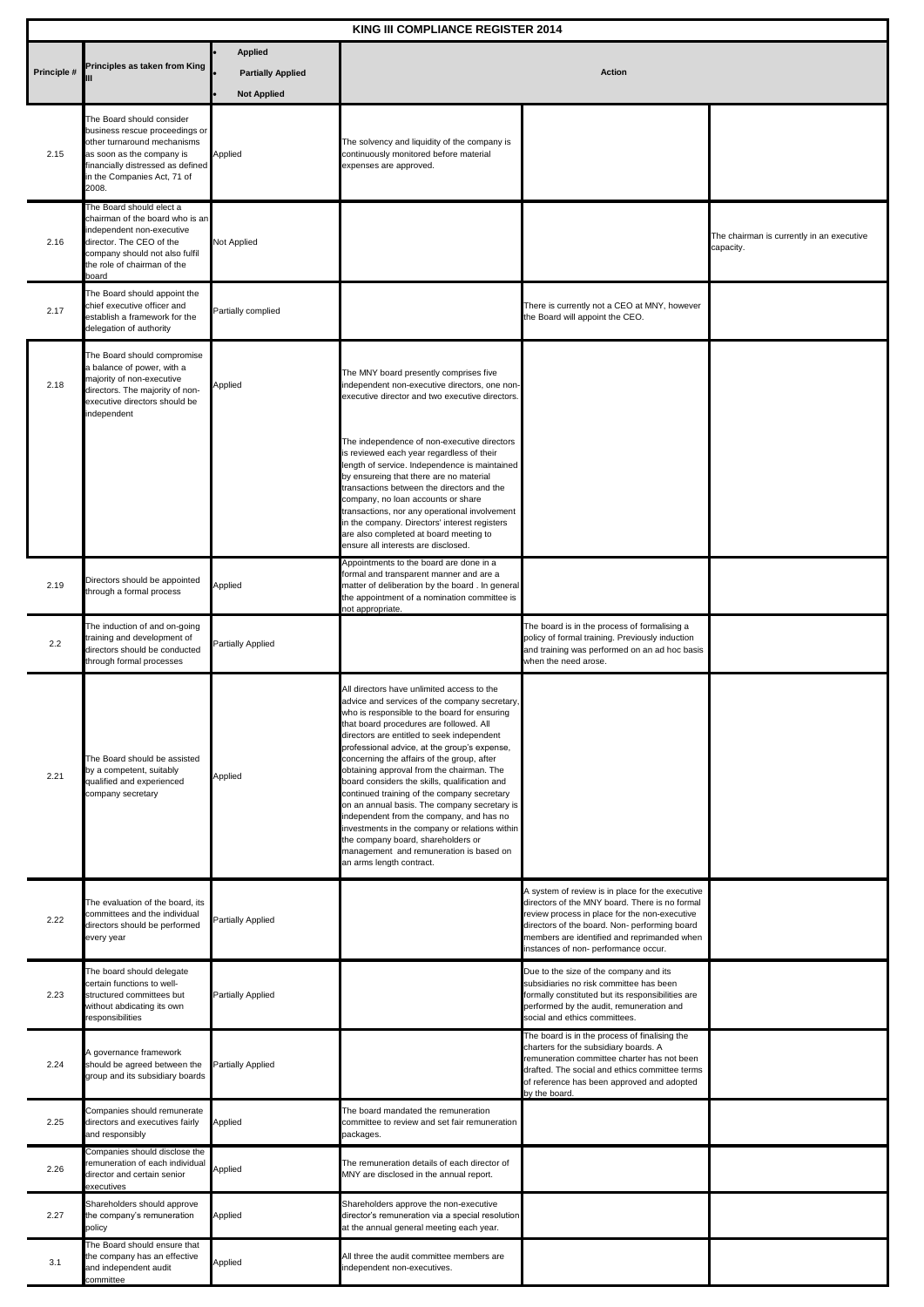| KING III COMPLIANCE REGISTER 2014 |                                                                                                                                                           |                                                                  |                                                                                                                                                                                                                                                                                                                                                                                                                                                               |                                                                                                                                                                                                                                                                                                                                                                                                                                                                                                                                                                                                              |  |  |
|-----------------------------------|-----------------------------------------------------------------------------------------------------------------------------------------------------------|------------------------------------------------------------------|---------------------------------------------------------------------------------------------------------------------------------------------------------------------------------------------------------------------------------------------------------------------------------------------------------------------------------------------------------------------------------------------------------------------------------------------------------------|--------------------------------------------------------------------------------------------------------------------------------------------------------------------------------------------------------------------------------------------------------------------------------------------------------------------------------------------------------------------------------------------------------------------------------------------------------------------------------------------------------------------------------------------------------------------------------------------------------------|--|--|
| Principle #                       | Principles as taken from King                                                                                                                             | <b>Applied</b><br><b>Partially Applied</b><br><b>Not Applied</b> | <b>Action</b>                                                                                                                                                                                                                                                                                                                                                                                                                                                 |                                                                                                                                                                                                                                                                                                                                                                                                                                                                                                                                                                                                              |  |  |
| 3.2                               | Audit committee members<br>should be suitably skilled and<br>experienced independent non-<br>executive directors                                          | Applied                                                          | The audit committee comprises of three<br>independent non-executive directors. They<br>come from various backgrounds that cover<br>most aspects of corporate governance. The<br>audit committee members are re-appointed<br>each year at the AGM. The members evaluate<br>their own independence and skills set and are<br>also reviewed by the board for independence<br>and performance.                                                                    |                                                                                                                                                                                                                                                                                                                                                                                                                                                                                                                                                                                                              |  |  |
| 3.3                               | The audit committee should be<br>chaired by an independent non- Applied<br>executive director                                                             |                                                                  | The audit committee is chaired by an<br>independent non-executive director who is not<br>the chairman of the board and this is<br>disclosed in the annual report.                                                                                                                                                                                                                                                                                             |                                                                                                                                                                                                                                                                                                                                                                                                                                                                                                                                                                                                              |  |  |
| 3.4                               | The audit committee should<br>oversee integrated reporting                                                                                                | Applied                                                          | The audit committee reviews the annual<br>report. They receive feedback from the<br>auditors and also interrogate management on<br>the disclosure and compilation of the annual<br>report.                                                                                                                                                                                                                                                                    |                                                                                                                                                                                                                                                                                                                                                                                                                                                                                                                                                                                                              |  |  |
| 3.5                               | The audit committee should<br>ensure that a combined<br>assurance model is applied to<br>provide a coordinated approach<br>to all assurance activities.   | Applied                                                          | The audit committee works closely with the<br>independent auditor in ensuring that risks are<br>identified and that sufficient comfort has been<br>obtained that satisfy the auditors and the audit<br>committee that the risk has been addressed.                                                                                                                                                                                                            |                                                                                                                                                                                                                                                                                                                                                                                                                                                                                                                                                                                                              |  |  |
| 3.6                               | The audit committee should<br>satisfy itself of the expertise,<br>resources and experience of the<br>company's finance function                           | Applied                                                          | The audit committee will satisfy itself of the<br>expertise, skills and experience of the<br>financial director on an annual basis. It also<br>considers the appropriateness of the expertise<br>and adequacy of the resources of the finance<br>function and experience of the senior<br>members of management responsible for the<br>financial function on an annual basis.                                                                                 |                                                                                                                                                                                                                                                                                                                                                                                                                                                                                                                                                                                                              |  |  |
| 3.7                               | The audit committee should be<br>responsible for overseeing of<br>nternal audit                                                                           | Applied                                                          | Moneyweb will be making use of its holding<br>company Caxton & CTP Publishers & Printers<br>Limited's internal audit function. The audit<br>committee will oversee the process.                                                                                                                                                                                                                                                                               |                                                                                                                                                                                                                                                                                                                                                                                                                                                                                                                                                                                                              |  |  |
| 3.8                               | The audit committee should be<br>an integral component of the<br>risk management process                                                                  | Partially Applied                                                |                                                                                                                                                                                                                                                                                                                                                                                                                                                               | Due to the size of the company and its<br>subsidiaries no risk committee has been<br>constituted but its responsibilities are performed<br>by the audit, remuneration and social and<br>ethics committees. The audit committee<br>recommends new controls to be implemented<br>based on their experience within other fields of<br>business and risks that they have come across.<br>The executive management do the same and<br>feed possible risk and suggested controls to the<br>audit committee. This ensures that the<br>management of risk is dynamic and benefits<br>from a wide field of knowledge. |  |  |
| 3.9                               | The audit committee is<br>responsible for recommending<br>the appointment of the external Applied<br>auditor and overseeing the<br>external audit process |                                                                  | The audit committee meets with the auditor at<br>the planning stage and receives feedback<br>once the audit is completed. The audit<br>committee reviews the independence of the<br>auditor with reference to the services<br>performed by them and the responsible senior<br>staff responsible for planning and executing<br>the audit. The audit committee will re-appoint<br>the auditor should they be of the opinion that<br>all criteria have been met. |                                                                                                                                                                                                                                                                                                                                                                                                                                                                                                                                                                                                              |  |  |
| 3.1                               | The audit committee should<br>report to the board and<br>shareholders on how it has<br>discharged its duties                                              | Applied                                                          | The audit committee reports on its duties and<br>the results of decisions made in the annual<br>report. The audit committee also reports back<br>to board meetings.                                                                                                                                                                                                                                                                                           |                                                                                                                                                                                                                                                                                                                                                                                                                                                                                                                                                                                                              |  |  |
| 4.1                               | The board should be<br>responsible for the governance<br>of risk                                                                                          | Partially Applied                                                |                                                                                                                                                                                                                                                                                                                                                                                                                                                               | Neither the appointment nor the duties of any of<br>the board subcommittees reduce the functions<br>and duties of the board or the directors of the<br>company. All charters are approved by the<br>board of directors before they are<br>implemented. A policy and plan for risk<br>management is still to be developed.                                                                                                                                                                                                                                                                                    |  |  |
| 4.2                               | The board should determine the<br>levels of risk tolerance                                                                                                | Applied                                                          | The board sets the risk parameters in an on-<br>going process of identifying risk and<br>assessing its impact on the group. This<br>process starts at board level and filters down<br>to all levels of management. The board has<br>adopted a conservative approach within the<br>available resource constraints.                                                                                                                                             |                                                                                                                                                                                                                                                                                                                                                                                                                                                                                                                                                                                                              |  |  |
| 4.3                               | The risk committee or audit<br>committee should assist the<br>Board in carrying out its risk<br>responsibilities                                          | Partially Applied                                                |                                                                                                                                                                                                                                                                                                                                                                                                                                                               | Due to the size of the company and its<br>subsidiaries no risk committee has been<br>constituted but its responsibilities are performed<br>by the audit, remuneration and social and<br>ethics committees. The audit committee is<br>responsible to identify and report risks, their<br>possible impact and measures that have been<br>taken to address these risks, to the board. This<br>is done in a formal report-back session at main<br>board level.                                                                                                                                                   |  |  |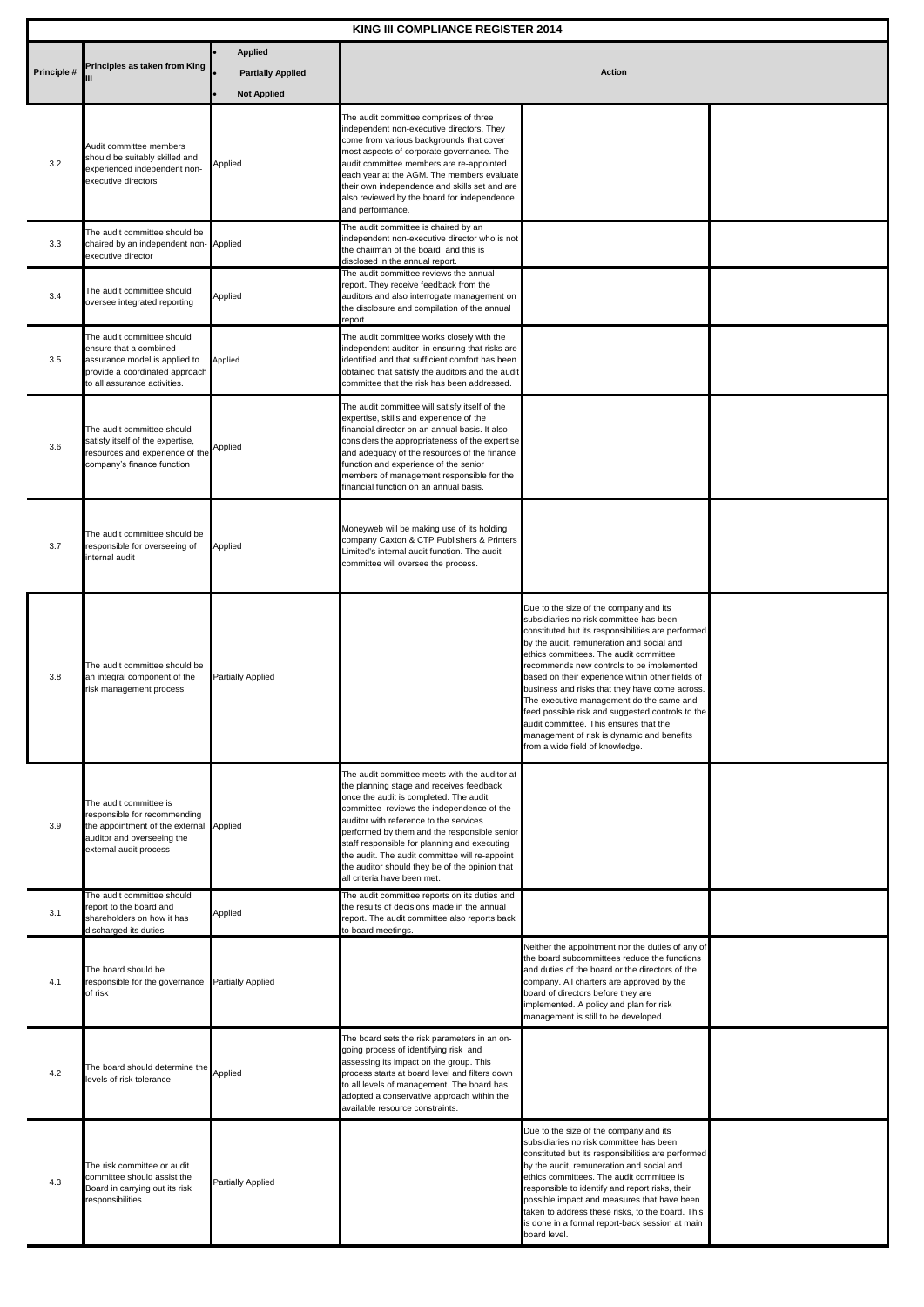| <b>KING III COMPLIANCE REGISTER 2014</b> |                                                                                                                                                                                           |                                                                  |                                                                                                                                                                                                                                                                                                                |                                                                                                                                                                                                                                                                   |  |  |
|------------------------------------------|-------------------------------------------------------------------------------------------------------------------------------------------------------------------------------------------|------------------------------------------------------------------|----------------------------------------------------------------------------------------------------------------------------------------------------------------------------------------------------------------------------------------------------------------------------------------------------------------|-------------------------------------------------------------------------------------------------------------------------------------------------------------------------------------------------------------------------------------------------------------------|--|--|
| Principle #                              | Principles as taken from King                                                                                                                                                             | <b>Applied</b><br><b>Partially Applied</b><br><b>Not Applied</b> | <b>Action</b>                                                                                                                                                                                                                                                                                                  |                                                                                                                                                                                                                                                                   |  |  |
| 4.4                                      | The Board should delegate to<br>management the responsibility<br>to design, implement and<br>monitor the risk management<br>plan                                                          | Applied                                                          | The board filters down its risk policies to<br>management. Management reports back to<br>the board on all aspects of their business<br>ncluding risk via board packs.                                                                                                                                          |                                                                                                                                                                                                                                                                   |  |  |
| 4.5                                      | The board should ensure that<br>risk assessments are performed Applied<br>on a continual basis                                                                                            |                                                                  | Risk assessment forms part of the reports<br>provided by management                                                                                                                                                                                                                                            |                                                                                                                                                                                                                                                                   |  |  |
| 4.6                                      | The Board should ensure that<br>frameworks and methodologies<br>are implemented to increase the Applied<br>profitability of anticipating<br>unpredictable risks                           |                                                                  | The board sets standards for internal control<br>aimed at reducing the risk for error or loss in a<br>cost effective manner. The standards include<br>the proper delegation of responsibility within a<br>clearly defined framework, and effective<br>accounting procedures.                                   |                                                                                                                                                                                                                                                                   |  |  |
| 4.7                                      | The Board should ensure that<br>management considers and<br>implements appropriate risk<br>responses                                                                                      | Applied                                                          | The board sets standards for internal control<br>aimed at reducing the risk for error or loss in a<br>cost effective manner. The standards include<br>the proper delegation of responsibility within a<br>clearly defined framework and effective<br>accounting procedures. These are constantly<br>monitored. |                                                                                                                                                                                                                                                                   |  |  |
| 4.8                                      | The Board should ensure<br>continual risk monitoring by<br>management                                                                                                                     | Applied                                                          | Risk assessment forms part of the reports<br>provided by management to the board.                                                                                                                                                                                                                              |                                                                                                                                                                                                                                                                   |  |  |
| 4.9                                      | The Board should receive<br>assurance regarding the<br>effectiveness of the risk<br>management process                                                                                    | Applied                                                          | Management reports back to the board on the<br>effectiveness of the controls managing risks.                                                                                                                                                                                                                   |                                                                                                                                                                                                                                                                   |  |  |
| 4.1                                      | The board should ensure that<br>there are processes in place<br>enabling complete, timely,<br>relevant, accurate and<br>accessible risk disclosure to<br>stakeholders                     | Applied                                                          | Such processes are monitored on an on-going<br>basis. Management reports these to the<br>board.                                                                                                                                                                                                                |                                                                                                                                                                                                                                                                   |  |  |
| 5.1                                      | The Board should be<br>responsible for information (IT) Partially Applied<br>governance                                                                                                   |                                                                  |                                                                                                                                                                                                                                                                                                                | Due to the size of the company and its<br>subsidiaries the assurance on the effectiveness<br>of the IT controls is performed as part of the<br>audit and is at a high level and no assurance is<br>given by the auditor.                                          |  |  |
| 5.2                                      | IT should be aligned with the<br>performance and sustainability<br>objectives of the company                                                                                              | Applied                                                          | Business strategies and objectives and the<br>role of IT in achieving them are clear.                                                                                                                                                                                                                          |                                                                                                                                                                                                                                                                   |  |  |
| 5.3                                      | The Board should delegate to<br>management the responsibility<br>for the implementation of an IT<br>governance framework                                                                  | Applied                                                          | Management ensures IT governance is<br>adhered to through the use of an external IT<br>company with the necessary expertise and<br>experience.                                                                                                                                                                 |                                                                                                                                                                                                                                                                   |  |  |
| 5.4                                      | The Board should monitor and<br>evaluate significant IT<br>investments and expenditure                                                                                                    | Applied                                                          | The board will evaluate any IT projects that<br>may be deemed significant by executive<br>management.                                                                                                                                                                                                          |                                                                                                                                                                                                                                                                   |  |  |
| 5.5                                      | IT should form an integral part<br>of the company's risk<br>management                                                                                                                    | <b>Partially Applied</b>                                         |                                                                                                                                                                                                                                                                                                                | IT risks are assessed, however a more detailed<br>approach could be taken.                                                                                                                                                                                        |  |  |
| 5.6                                      | The Board should ensure that<br>information assets are managed Partially Applied<br>effectively                                                                                           |                                                                  |                                                                                                                                                                                                                                                                                                                | A draft information and communication policy<br>has been set up by managment and the board<br>is in the process of approving this.                                                                                                                                |  |  |
| 5.7                                      | A risk committee and audit<br>committee should assist the<br>board in carrying out its IT<br>responsibilities                                                                             | <b>Partially Applied</b>                                         |                                                                                                                                                                                                                                                                                                                | Due to the size of the company and its<br>subsidiaries no risk committee has been<br>constituted but its responsibilities are performed<br>by the audit committee. The audit committee<br>ensures that the audit processes cover the IT<br>environment each year. |  |  |
| 6.1                                      | The Board should ensure that<br>the company complies with<br>applicable laws and considers<br>adherence to non-binding rules,<br>codes and standards                                      | Applied                                                          | The social and ethics committee is tasked with<br>overseeing legislation changes as well as<br>compliance with applicable laws.                                                                                                                                                                                |                                                                                                                                                                                                                                                                   |  |  |
| 6.2                                      | The Board and each individual<br>director should have a working<br>understanding of the effect of<br>the applicable law, rules, codes<br>and standards on the company<br>and its business | Partially Applied                                                |                                                                                                                                                                                                                                                                                                                | The board is in the process of formalising a<br>policy of formal training. Previously induction<br>and training was performed on an ad hoc basis<br>when the need arose.                                                                                          |  |  |
| 6.3                                      | Compliance risk should form an<br>integral part of the company's<br>risk management process                                                                                               | Applied                                                          | Compliance to JSE listings regulations,<br>compaies act, labour relations act and all<br>statutory compliance is assessed through<br>various processes such as boarcd reviews<br>and annual audits.                                                                                                            |                                                                                                                                                                                                                                                                   |  |  |
| 6.4                                      | The Board should delegate to<br>management the<br>implementation of an effective<br>compliance framework and<br>process                                                                   | Applied                                                          | Management is responsible for the management,<br>training, continued education, professional<br>development of its staff relating to risk and the<br>compliance of regulations.                                                                                                                                |                                                                                                                                                                                                                                                                   |  |  |